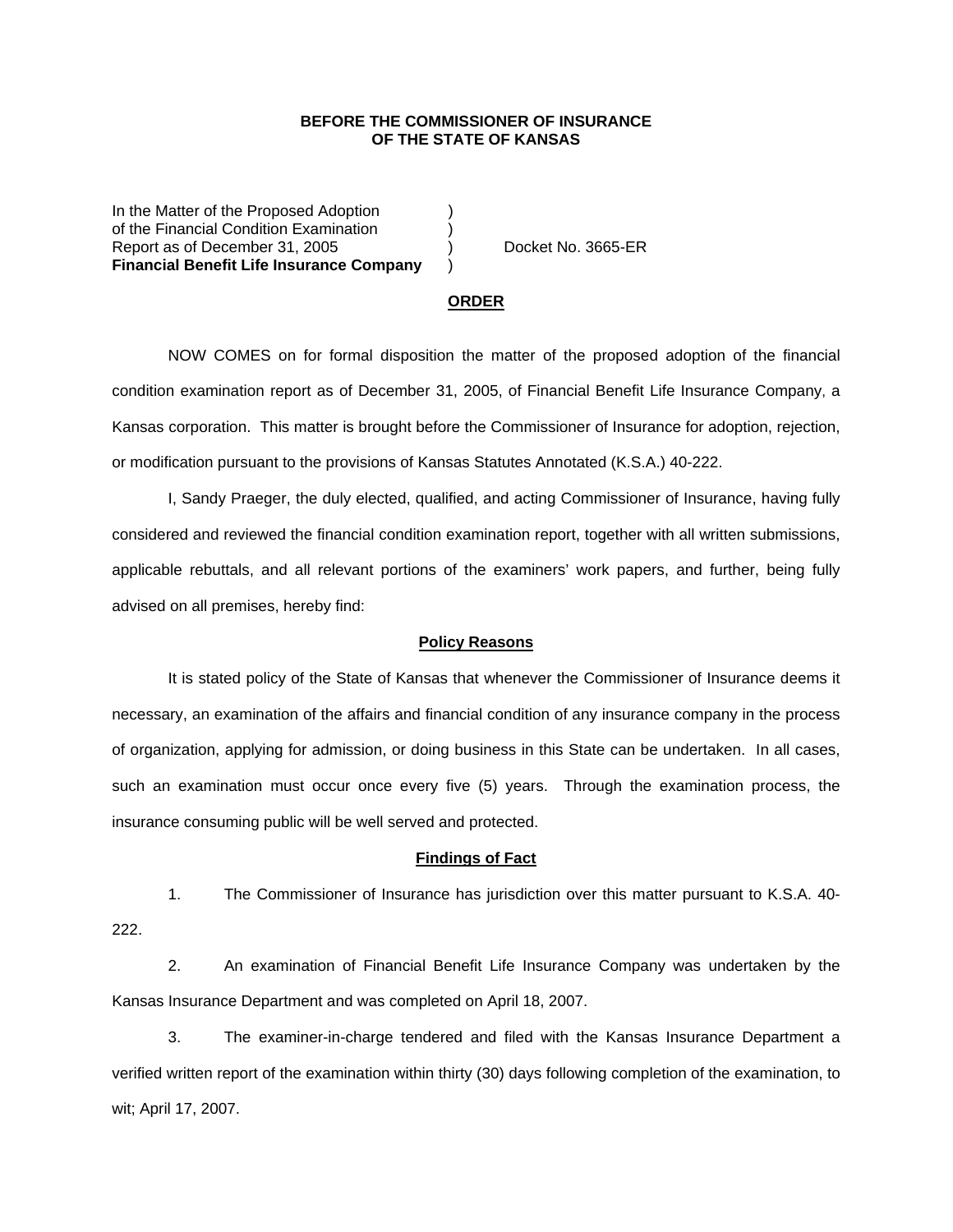4. Following receipt of the verified report, the Kansas Insurance Department transmitted the report to Financial Benefit Life Insurance Company on April 18, 2007, with a duly executed notice advising the company of its opportunity to prepare and submit to the Kansas Insurance Department a written submission or rebuttal with respect to any and all matters contained in the report. Financial Benefit Life Insurance Company was further advised that any written submission or rebuttal needed to be filed with the Kansas Insurance Department no later than thirty (30) days after receipt of the verified report.

 5. Financial Benefit Life Insurance Company filed a written acceptance of the verified report on May 15, 2007.

6. Based upon the written submission tendered by Financial Benefit Life Insurance Company, the company took no exceptions to matters contained in the verified report.

 7. Within thirty (30) days of the end of the time period allowed for written submission or rebuttal, the Commissioner of Insurance fully reviewed the report, together with all written submissions and rebuttals provided by Financial Benefit Life Insurance Company. The Commissioner of Insurance further reviewed all relevant workpapers.

 8. No other written submissions or rebuttals were submitted by Financial Benefit Life Insurance Company.

## **Conclusion of Law**

9. K.S.A. 40-222(k)(2) provides:

"Within 30 days of the end of the period allowed for the receipt of written submissions or rebuttals, the commissioner shall fully consider and review the report, together with any written submissions or rebuttals and any relevant portions of the examiners workpapers and enter an order:

- (A) Adopting the examination report as filed or with modification or corrections. If the examination report reveals that the company is operating in violation of any law, regulation or prior order of the commissioner, the commissioner may order the company to take any action the commissioner considers necessary and appropriate to cure such violations; or
- (B) rejecting the examination report with directions to the examiners to reopen the examination for purposes of obtaining additional data, documentation or information, and refiling pursuant to subsection (k); or
- (C) call and conduct a fact-finding hearing in accordance with K.S.A. 40-281 and amendments thereto for purposes of obtaining additional documentation, data, information and testimony."